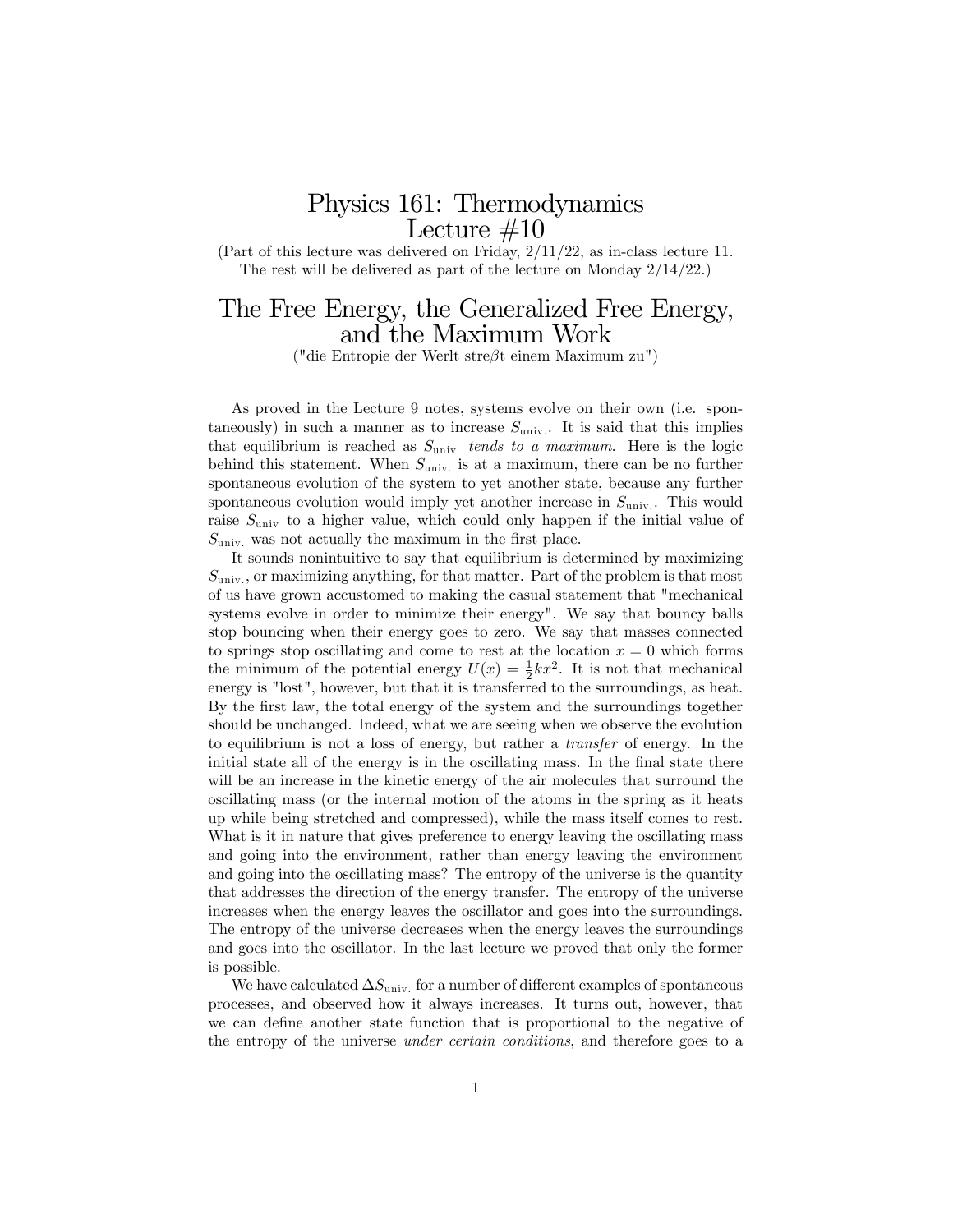minimum when the entropy of the universe goes to a maximum. The usefulness of this new state function, called the *free energy*, is the subject of today's lecture.

#### 1 Helmholtz's Free Energy  $A$

Consider the state function A which is cobbled together from the state functions U, T, and S in the following manner,

$$
A \equiv U - TS
$$

This combination of state variables is called the "Helmholtz free energy", and it is a useful indicator of equilibrium when processes take place at constant  $T$ , and an situations where  $W = 0$  (such as constant V for a fluid), for then it is directly proportional to  $\Delta S_{\text{univ}}$ . On the other hand, it can also be used as a predictor of the maximum work that can be extracted from a process, assuming one is clever enough to devise a method to extract it.

Let's take a look at this. Consider the change in the Helmholtz free energy for some process,

$$
\Delta A = \Delta U - \Delta (TS)
$$
  
=  $(Q - W) - T\Delta S.$ 

In moving from the first line to the second line you can see that we have used the first law to substitute  $Q - W$  for  $\Delta U$ . We have also written  $\Delta(T S) = T \Delta S$ since we are assuming an isothermal process. Let us now set  $W = 0$  assuming that the process takes place while doing no work on the surroundings. Since  $Q = -Q_{\text{surr}} = -T\Delta S_{\text{surr}}$ , it follows that

$$
\begin{array}{rcl}\n\Delta A & = & -T\Delta S_{\text{surr}} - T\Delta S \\
& = & -T\Delta S_{\text{univ}}.\text{(constant }T, V)\n\end{array}
$$

We see that when  $\Delta S_{\text{univ}}$  is positive,  $\Delta A$  will be negative. Thus we can restate the criteria for equilibrium as follows: When  $W = 0$ , and T is constant, a system will evolve to minimize its Helmholtz free energy. Let us look at two examples.

Example 1: A 2 liter vessel is divided in two halves by a rigid wall. On the left is 1 mole of ideal gas, in thermal contact with the surroundings at a temperature  $T = 273$  K. The right has been evacuated. A small hole in the wall is sealed with a valve. When the valve is opened, x moles of gas move to the right half of the vessel, and  $1-x$  moles of gas remain on the left. (Although we know from experience that  $x = 0.5$  when equilibrium is reached, with half the gas being on the left, and the other half of the gas being on the right, we will pretend that we don't know.) Calculate  $\Delta A$  for the process, and make a graph of  $\Delta A$  versus x. What is the value of x for which  $\Delta A$  reaches a minimum?

Solution: If we consider the system to be the entire vessel, then this irreversible expansion is a process taking place at constant  $T$  and  $V$ , and as we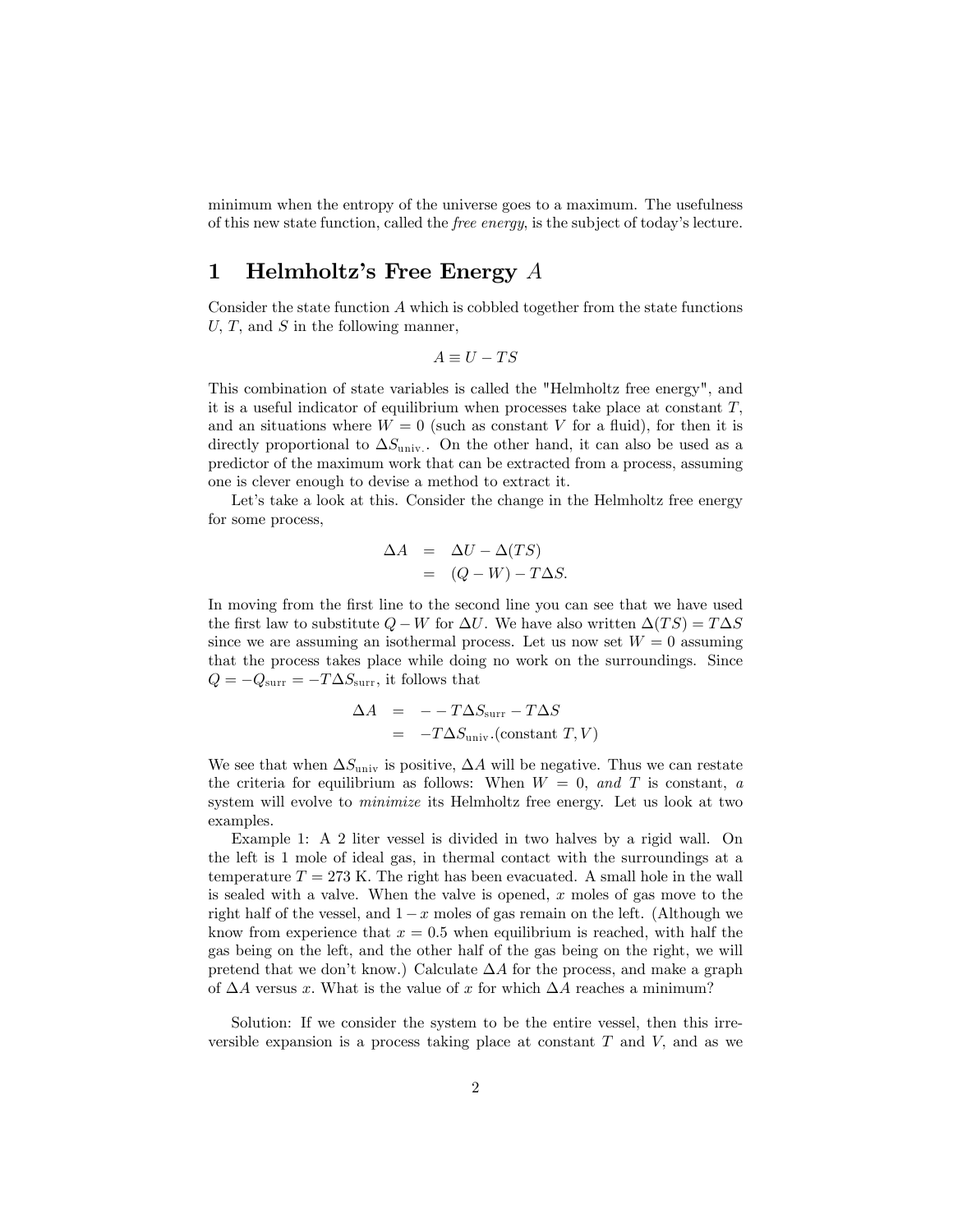have proved above, under these conditions, A will proceed to a minimum as  $S_{\text{univ}}$  proceeds to a maximum. By definition,  $A = U - TS$ . At constant T,  $\Delta A = \Delta U - T \Delta S$ . To calculate  $\Delta A$ , we must calculate  $\Delta U$  and  $\Delta S$ . In this case  $\Delta U = 0$  because U only depends on T for an ideal gas, and T doesn't change. That leaves  $\Delta S$  to be calculated. To calculate  $\Delta S$  we can imagine a reversible process by which  $x$  moles of gas are moved from the left side to the right side. Here is one hypothetical reversible process that can bring the gas to its final state:

Imagine inserting a second wall on the left side of the container, partitioning the gas into two compartments, one with a volume of  $1-x$  liters, and the other with a volume of x liters. The  $1-x$  liter volume will contain  $1-x$  moles of gas. The  $x$  liter volume will contain  $x$  moles of gas. Next, slowly slide the second wall and the first wall together to the right, allowing the  $1 - x$  moles to do reversible work in expanding to a volume of 1 liter. For this step, the work is given by

$$
W_I = \int P dV = nRT \ln \left( \frac{V_2}{V_1} \right)
$$
  
=  $(1-x) \cdot R \cdot T \cdot \ln \left( \frac{1}{1-x} \right)$   
=  $-RT(1-x) \ln(1-x)$ 

Next, expand the compartment with a volume of  $x$  liters, holding  $x$  moles of gas, to a volume of 1 liter. For this step, the work is given by

$$
W_{II} = \int PdV = nRT \ln\left(\frac{V_2}{V_1}\right)
$$

$$
= x \cdot R \cdot T \cdot \ln\left(\frac{1}{x}\right)
$$

$$
= -RTx \ln(x)
$$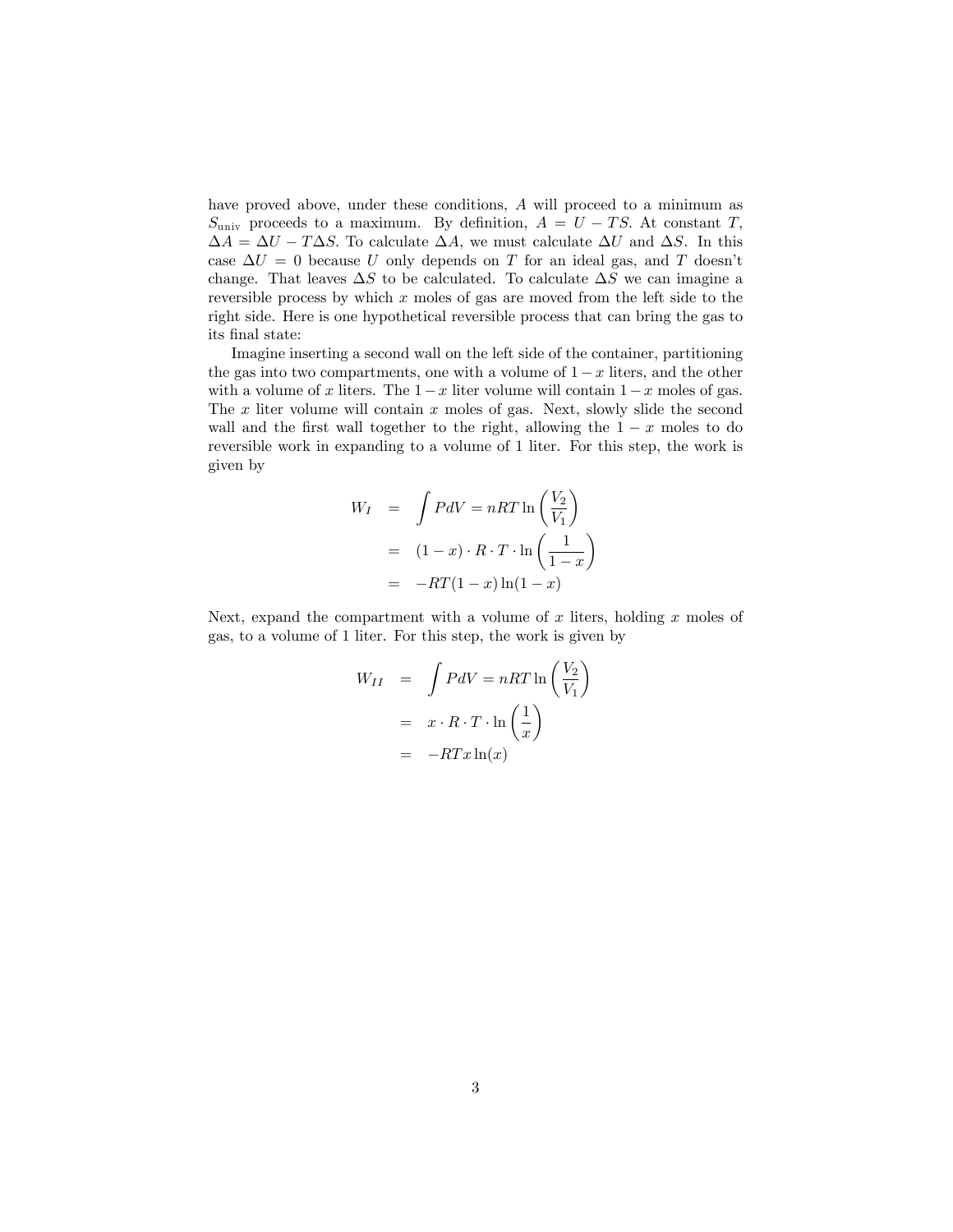

These two reversible isothermal expansions bring the system to the final state in which  $1 - x$  moles of gas remain on the left, and x moles of gas are on the right. Since  $\Delta U = 0$  for this hypothetical reversible path, then  $Q = W_I + W_{II}$ . Since this is reversible and isothermal, it follows that

$$
\Delta S = \frac{Q_{\text{rev}}}{T} = -R\left[ (1-x)\ln(1-x) + x\ln(x) \right]
$$

Substituting  $\Delta S$  into the expression for  $\Delta A = \Delta U - T \Delta S$ , we obtain the answer:

$$
\Delta A = RT [(1-x) \ln(1-x) + x \ln (x)]
$$
  
= 2.27kJ [(1-x) \ln(1-x) + x \ln (x)]

At this point, we can ask, for what value of x will  $\Delta A$  reach a minimum? To answer this, let us simply\* make a graph of  $\Delta A$  versus x.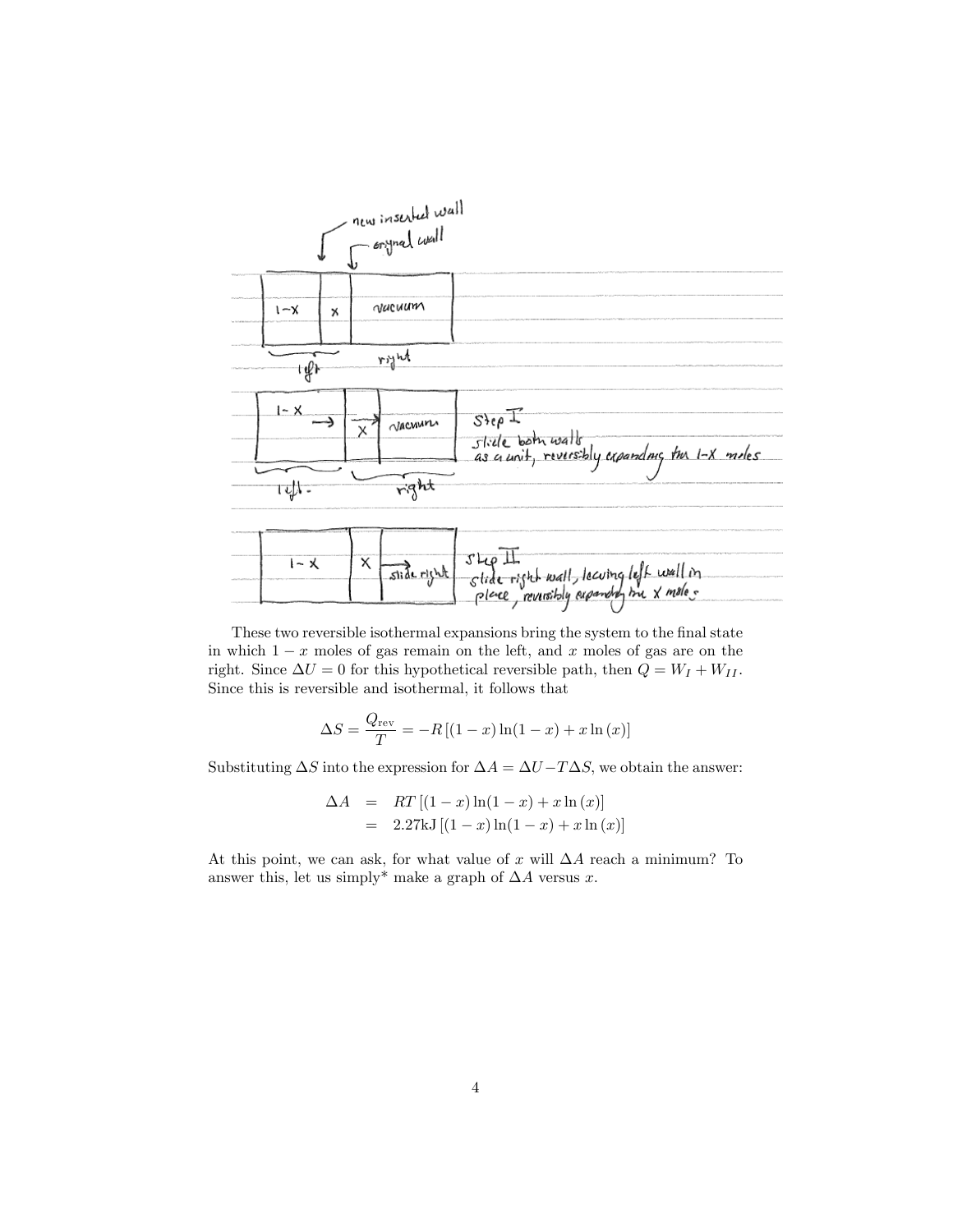

As you would expect, it is the value  $x = 0.5$  that minimizes the Helmholtz free energy at constant  $T$  and  $V$ , telling us that, in equilibrium half of the gas is on the left side of the container, and the other half of the gas is on the right. The change in free energy for the process is therefore given by evaluating  $\Delta A$ at  $x = 0.5$ . We have,

$$
\Delta A = 2.27 \text{kJ} \cdot 2 \cdot (0.5) \ln(0.5)
$$
  
= -2.27 kJ \cdot ln(2)  
= -1.57 kJ

Example 2: Consider two one-liter glass bulbs connected by a narrow tube and closed with a stopcock, in thermal contact with the surroundings at 273 K. Initially, one mole of ideal gas is in the left bulb, and the right bulb is evacuated. When the stopcock is opened, the gas on the left rushes through the tube to fill the vacuum on the right. If a small propeller is inserted into the tube, so that the gas is forced to turn a propeller as it rushes by, what is the maximum amount of work that can be extracted from the system?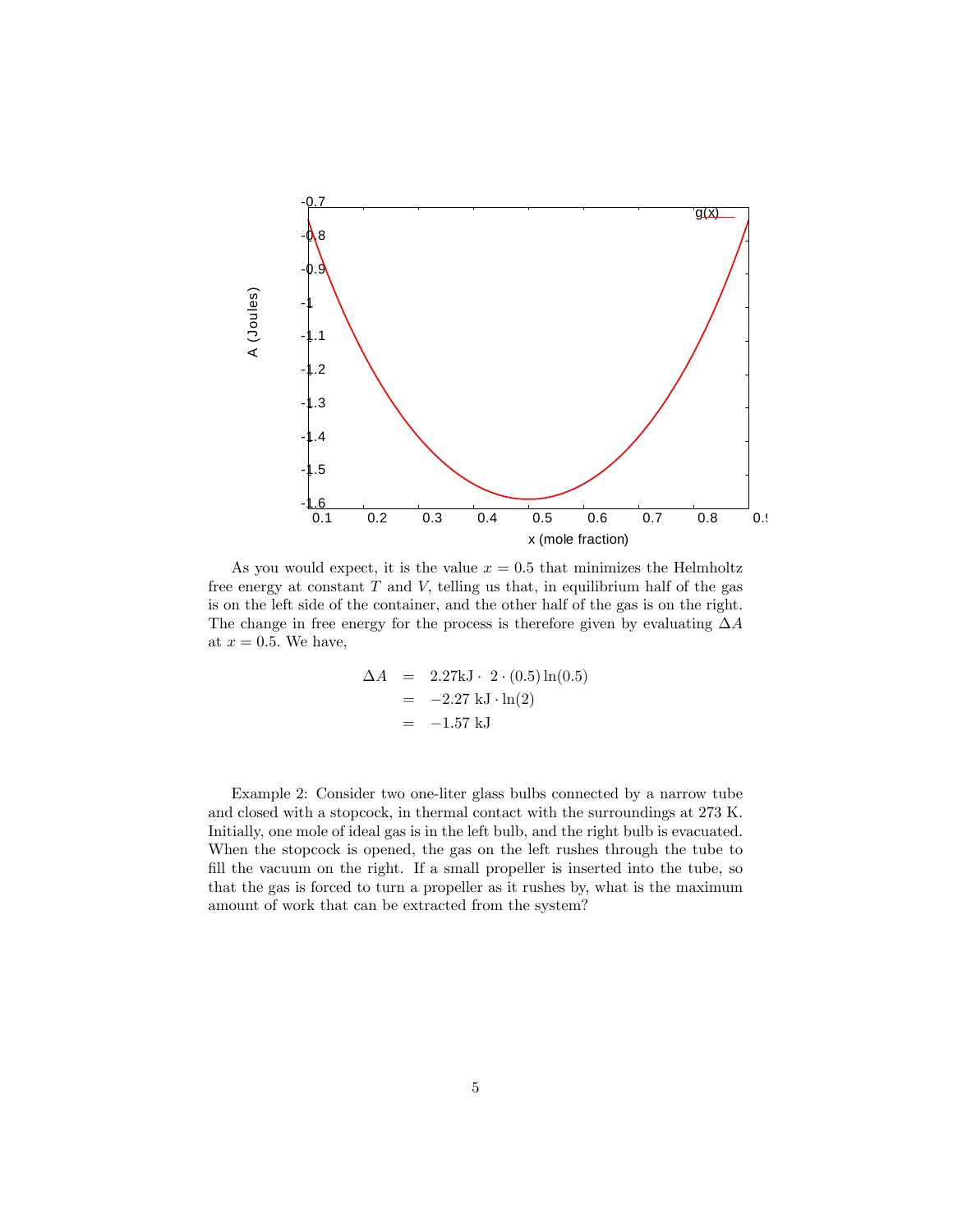

Solution: The system has been set up to be identical to the system in Example 1, except for the insertion of the propeller. It is a process that takes place at constant  $T$  and  $V$ , if we define our system to include both bulbs together. But  $W \neq 0$  because of the insertion of the propeller, so it doesn't fit into the criterion for A that we described above, so it will be interesting to see where this takes us. Start with the definition  $A = U - TS$ . At constant T,

$$
\Delta A = \Delta U - T\Delta S
$$

Now, using the Örst law, we write

$$
\Delta U = Q - W_{\text{propeller}}
$$
  
= 
$$
-T\Delta S_{\text{curr}} - W_{\text{propeller}}
$$

Inserting the expression for  $\Delta U$  into the expression for  $\Delta A$ , we have

$$
\Delta A = -T\Delta S_{\text{surr}} - W_{\text{propeller}} - T\Delta S
$$
  
= -T(\Delta S\_{\text{surr}} + \Delta S) - W\_{\text{propeller}}  
= -T\Delta S\_{\text{univ}} - W\_{\text{propeller}}

Solving for  $W_{\text{propeller}}$ , we have

$$
W_{\text{propeller}} = -\Delta A - T\Delta S_{\text{univ}}
$$
  
= 1.57kJ - T\Delta S\_{\text{univ}}

What is  $T\Delta S_{\text{univ}}$ ? We can see from the expression above that when there is no propeller,  $W_{\text{propeller}} = 0$ , and  $T \Delta S_{\text{univ}} = -\Delta A = 1.57 \text{kJ}$  is given by the negative of the change in the state function  $\Delta A$ . Insertion of the propeller will not change the value of  $\Delta A$  since the initial and final states of the gas will be the same with or without the propeller inserted. But the propeller should control the rate of expansion, slowing it down, making it less irreversible; we expect that it will lower  $\Delta S_{\text{univ}}$ . Yet we know that  $\Delta S_{\text{univ}} \geq 0$ , with  $\Delta S_{\text{univ}} = 0$ being the limit of a reversible process. Setting  $\Delta S_{\text{univ}} = 0$ , we see that the maximum work that we could possibly extract from the process is the negative of the change in free energy;

$$
W_{\text{propeller(max)}} = -\Delta A = 1.57 \text{kJ}.
$$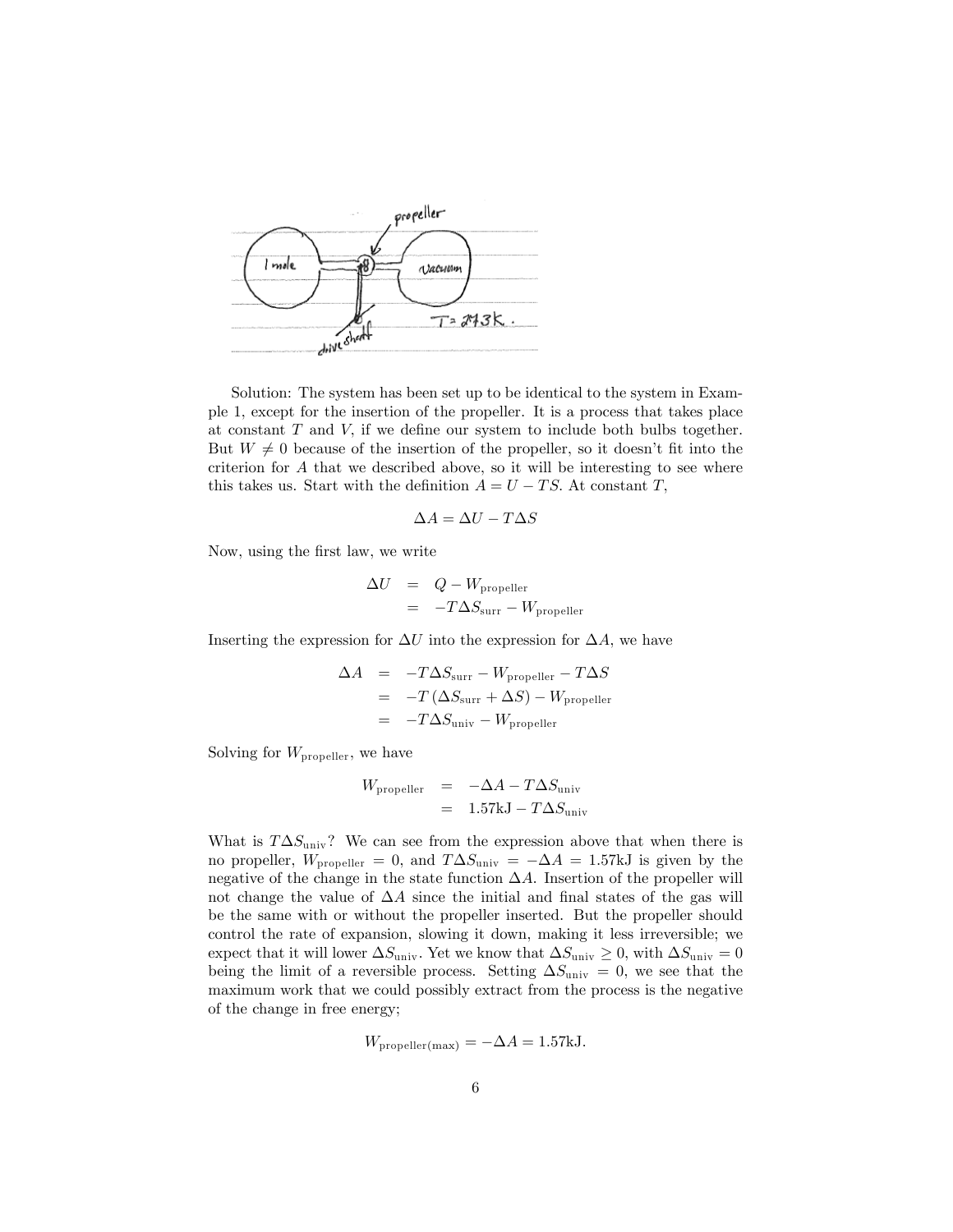This is an example showing the practical use of the Helmholtz free energy. It is for this reason that it was given the symbol  $A$ , standing for  $Arbeit$ , which is German for work.

In summary, for a process taking place at constant  $T$ , for which no work is extracted, the Helmholtz free energy goes to a minimum as the entropy of the universe goes to a maximum, such that

$$
\Delta A = -T\Delta S_{\text{univ.}}.
$$

On the other hand, the maximum work that could be extracted were one so inclined is given by,

$$
W_{\max} = -\Delta A.
$$

\*Here I am using GNUPLOT, a free plotting program. If you would like to use this, just go to the following website, http://www.gnuplot.info/, and follow the download instructions. Below is a screen-shot showing the commands that I used to make this particular plot:



## 2 Gibbs's Free Energy  $G$

Not all spontaneous processes take place in situations where  $W = 0$ . In particular, many processes take place at constant pressure. For processes taking place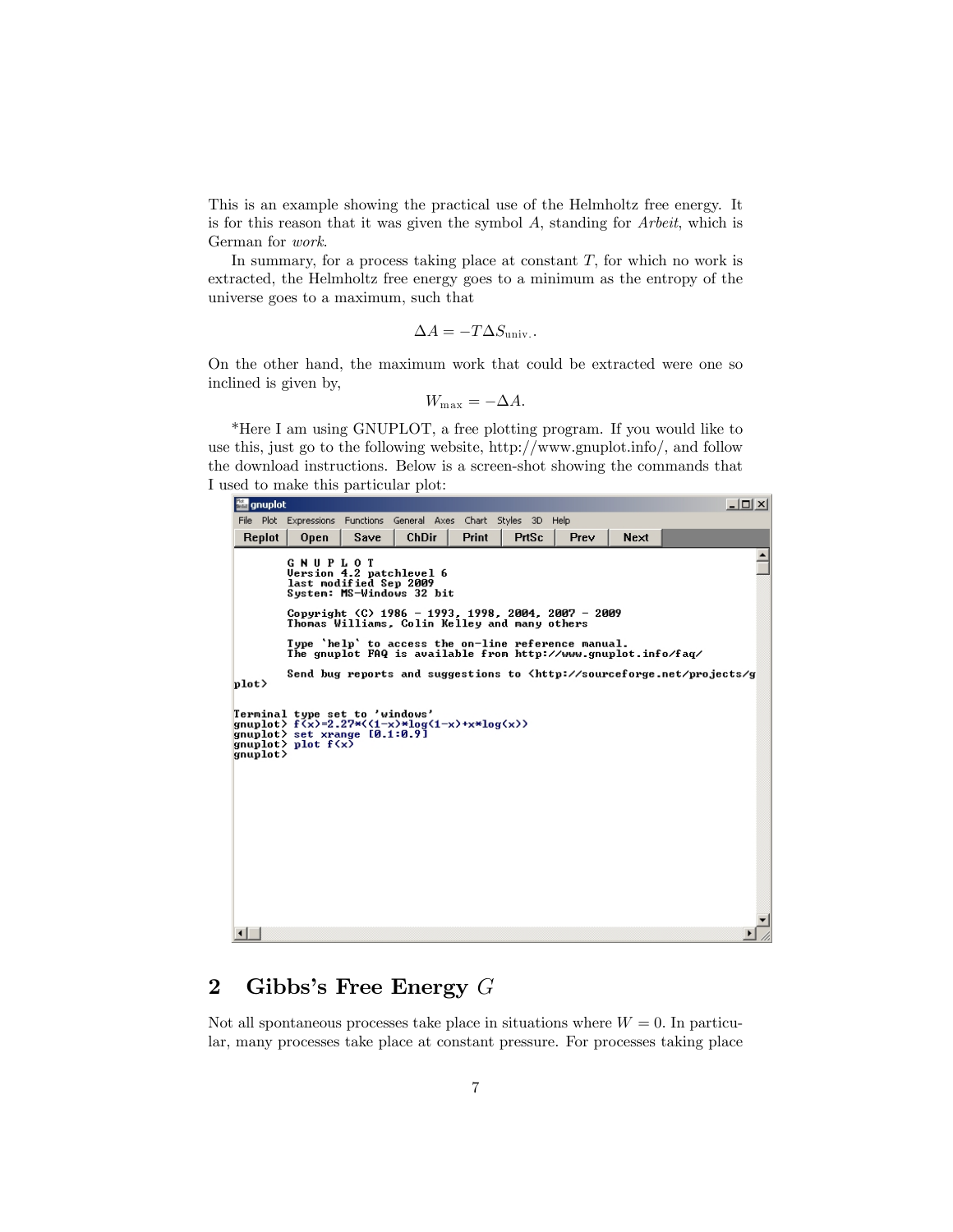at constant  $T$  and  $P$  (and so many processes do!) we can show that the change in the Gibbs free energy,

$$
G = H - TS.
$$

is inversely proportional to the entropy change of the universe. The proof is as follows.

We have already shown that the change in enthalpy is equal to the heat for a process that takes place at constant pressure,

$$
\Delta H = Q
$$
; (constant P).

(See Lecture 4 for proof.) At constant  $P$  and  $T$  it follows that,

$$
\Delta G = \Delta H - \Delta (TS) \n= Q - T \Delta S.
$$

Since the surroundings always take on heat reversibly, and  $Q_{\text{surr}} = -Q$ , it follows that  $Q = -T\Delta S_{\text{surr}}$ . Substituting for Q in the expression above, we have

$$
\Delta G = -T\Delta S_{\text{surr}} - T\Delta S
$$
  
= -T (\Delta S\_{\text{surr}} + \Delta S)  
= -T\Delta S\_{\text{univ}}. \text{(constant. } T, P)

As long as  $T \neq 0$ , when  $\Delta S_{\text{univ}}$  increases,  $\Delta G$  decreases. When  $S_{\text{univ}}$  reaches a maximum, G reaches a minimum. Thus we can restate the criteria for equilibrium as follows: A system at constant  $T$  and  $P$  will evolve to minimize its Gibbs free energy.

Can  $\Delta G$  be used to determine maximum work, in a manner similar to  $\Delta A$ ? Indeed it can. Following the same procedure as for  $A$ , we find that for a process occurring spontaneously at constant  $T$  and  $P$ , the maximum work that can

$$
W_{\rm max(other)} = -\Delta G
$$

The only difference here is that, in contrast to  $\Delta A$ , the maximum work calculated from  $\Delta G$  isn't all of the the work, since pressure-volume work is included as part of the system's energy when we swap  $H$  for  $U$ . We call it the "other" maximum work, that would be in addition to pressure-volume work. In many cases, we are indeed interested in other means of extracting work, such as through electrical or thermal mechanisms, and often we are not interested in harnessing the additional work that might come from expansion of our system against the ambient atmosphere.

## 3 Generalized Free Energies (T not constant)

There are many cases where the spontaneous processes include heating or cooling, and once again we are interested in finding the maximum work that could be extracted by some reversible process (if one were clever enough to invent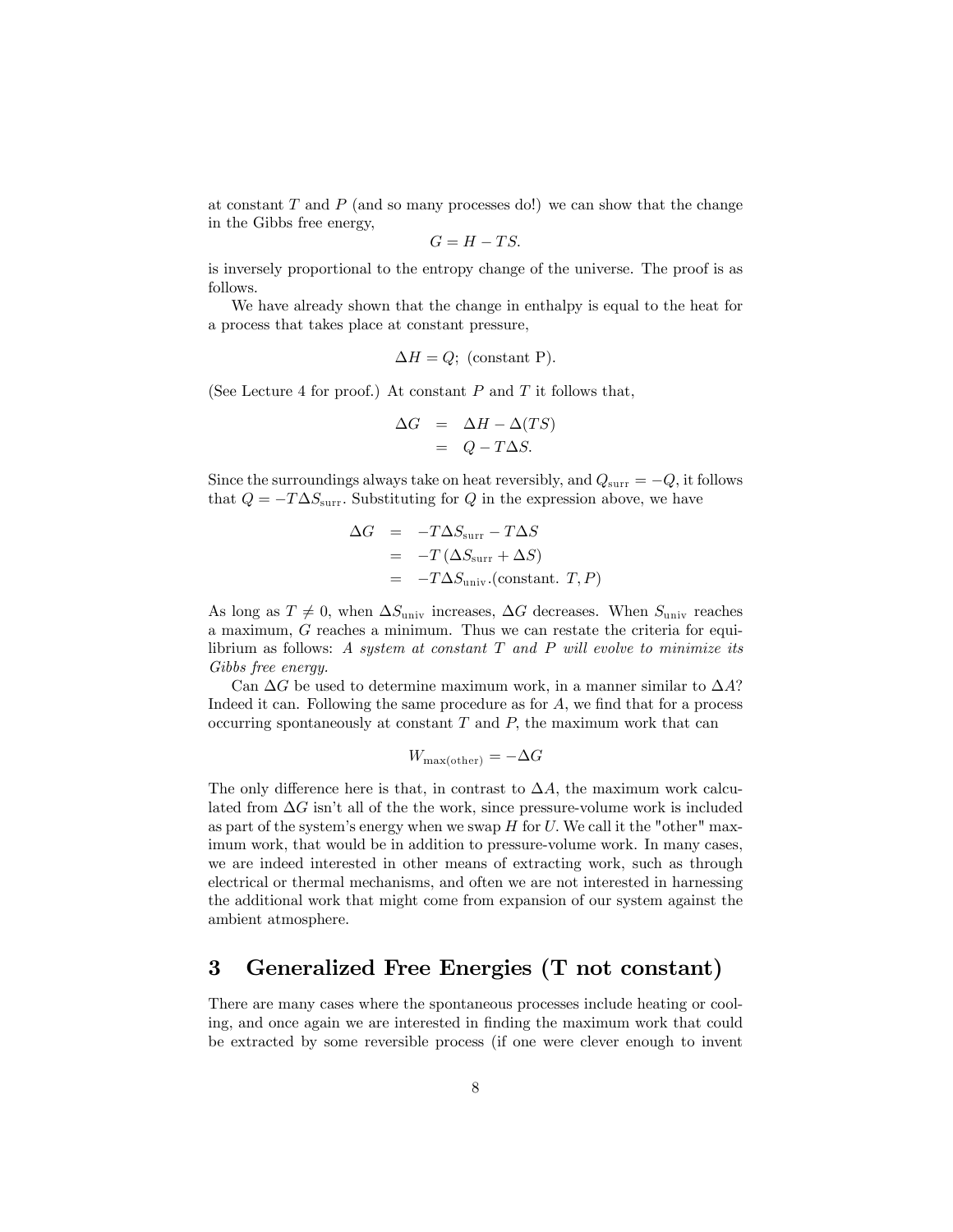one, and careful enough to build a machine to carry it out.) One way is find the maximum work in such a case is to imagine placing a Carnot engine between system and surroundings, taking the system to be one heat reservoir, and the surroundings to be the other heat reservoir, and extracting a little bit of work in every cycle as the system cools down or warms up. The work extracted by following a reversible path between the initial and final states will always be the maximum work. But another way that achieves the same end is to introduce a "generalized" free energy, either

$$
\mathcal{A}=U-T_{\rm{surr}}S
$$

for processes that take place at constant volume, or

$$
\mathcal{G}=H-T_{\rm{surr}}S
$$

for processes that take place at constant pressure. As you can see, the only difference between these and the free energies introduced above is that the temperature T has been replaced by the temperature of the surroundings  $T_{\text{surr}}$ . With this simple substitution, it follows that A evolves to a minimum as  $S_{\text{univ}}$ evolves to a maximum when  $W = 0$ , and that maximum work that could be extracted for the same change in state, were one so inclined, is given by

$$
W_{\rm max} = -\Delta \mathcal{A} = T_{\rm surr} \Delta S_{\rm univ}
$$

Similarly, for processes occurring at constant pressure,

$$
W_{\text{max}(\text{other})} = -\Delta \mathcal{G} = T_{\text{surr}} \Delta S_{\text{univ}}
$$

The proofs are straight forward, following the procedures outlined above, but simply substituting  $T_{\text{surr}}$  for T.

Let us work out a simple example. Consider  $100 g$  of hot coffee at an initial temperature  $T_1 = 373$  K (boiling hot) in contact with the surroundings at 294 K (70 degrees F), that spontaneously cools to  $T_2 = 294$  K at constant pressure. However, let us pretend that we don't actually know what the final temperature of the coffee will be, and look for the value of  $T_2$  that minimizes the generalized Gibb's free energy. Take the specific heat of the coffee to be  $\overline{C_p} = 4.184 \text{ J/gK}$ and assume that it is nearly constant over this temperature range. To find  $\mathcal{G}$ , we need  $\Delta S$  and  $\Delta H$ . Using the first law,  $dH = T dS + V dP$ , at constant pressure we have

$$
dS = \frac{dH}{T} = C_p \frac{dT}{T}
$$

Integrating both sides gives

$$
\Delta S = C_p \ln \left( \frac{T_2}{T_1} \right)
$$
  
= 418.4 \ln \left( \frac{T\_2}{373} \right)